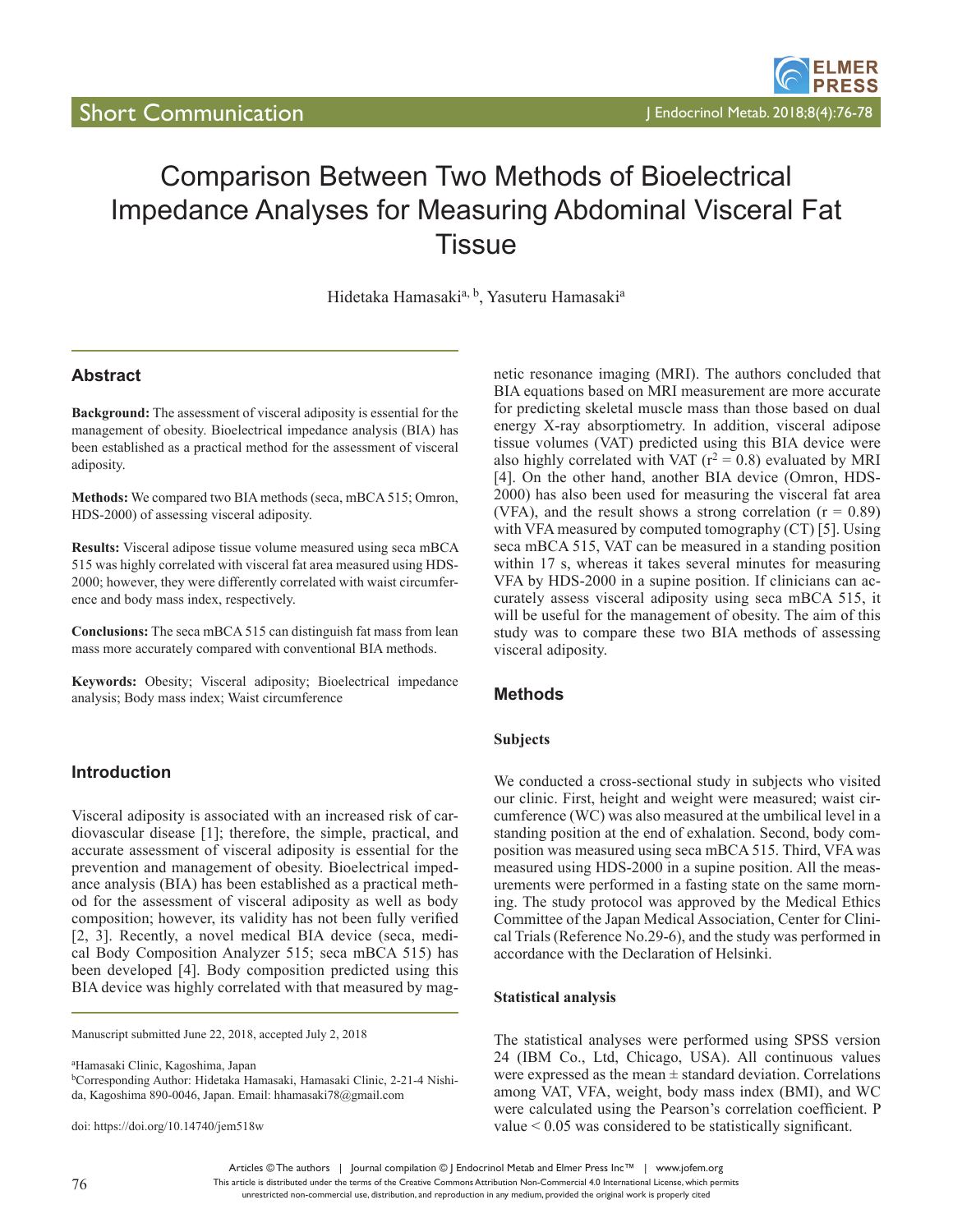



## **Results**

A total of 66 subjects (39 males and 27 females) were enrolled in this study. Overall, 48 subjects were diagnosed as having type 2 diabetes and 18 subjects were healthy individuals. The mean age and BMI were  $59.2 \pm 14.9$  and  $24.5 \pm 4.4$  kg/m<sup>2</sup>, respectively. The correlation between VAT and VFA was high (Pearson's correlation coefficient;  $r = 0.812$ ,  $P < 0.001$ ) (Fig. 1). VAT was significantly correlated with VFA in subjects with type 2 diabetes ( $r = 0.755$ ,  $P < 0.001$ ) as well as in healthy subjects ( $r = 0.829$ ,  $P < 0.001$ ). Interestingly, VAT was more strongly correlated to WC than to VFA. On the other hand, VFA was more strongly correlated to BMI than to VAT (Table 1).

## **Discussion**

This study demonstrates that a novel BIA device can measure visceral adiposity that shows a high correlation with weight, BMI, WC, and VFA measured by another BIA device. To our knowledge, this is the first study to compare the two methods of BIA for evaluating visceral adiposity. The inability of BMI to distinguish between fat and lean mass has been recognized, and the obesity paradox has also been reported in subjects who suffer from chronic conditions such as diabetes, cancer and renal disease [6]. In contrast, seca mBCA 515 can accurately measure body composition in patients with a chronic disease such as cancer or renal failure [7, 8]. The finding of this study that VAT had a higher correlation with WC than with BMI suggests that seca mBCA 515 can distinguish fat mass from lean mass more accurately compared with conventional BIA methods. Total VAT measurement has been considered as the golden standard, and a single-slice VFA assessment may not accurately evaluate visceral adiposity in obese individuals [9]. Because it is rapid, noninvasive, and accurate, seca mBCA 515 may be useful for evaluating visceral adiposity in subjects with chronic disease. However, this study was a single-center, small number, cross-sectional study. Further study is warranted to

|          | <b>Table 1.</b> Correlations of Visceral Adiposity With Weight, BMI, |  |
|----------|----------------------------------------------------------------------|--|
| and WC . |                                                                      |  |

|                                | r     | P            |  |
|--------------------------------|-------|--------------|--|
| VFA (measured by HDS-2000)     |       |              |  |
| Weight                         | 0.742 | ${}_{0.001}$ |  |
| <b>BMI</b>                     | 0.841 | ${}_{0.001}$ |  |
| <b>WC</b>                      | 0.839 | ${}_{0.001}$ |  |
| VAT (measured by seca BCA 515) |       |              |  |
| Weight                         | 0.726 | ${}_{0.001}$ |  |
| <b>BMI</b>                     | 0.779 | ${}_{0.001}$ |  |
| WC                             | 0.909 | ${}_{0.001}$ |  |

BMI: body mass index; WC: waist circumference; VFA: visceral fat area; VAT: visceral adipose tissue volume.

investigate the usefulness of making the device available in various clinical settings.

## **Acknowledgments**

The authors appreciate the support of Yuka Miyaji for data collection.

## **References**

- 1. Mathieu P, Boulanger MC, Despres JP. Ectopic visceral fat: a clinical and molecular perspective on the cardiometabolic risk. Rev Endocr Metab Disord. 2014;15(4):289- 298.
- 2. Thomas EL, Collins AL, McCarthy J, Fitzpatrick J, Durighel G, Goldstone AP, Bell JD. Estimation of abdominal fat compartments by bioelectrical impedance: the validity of the ViScan measurement system in comparison with MRI. Eur J Clin Nutr. 2010;64(5):525-533.
- 3. Ward LC. Segmental bioelectrical impedance analysis: an update. Curr Opin Clin Nutr Metab Care. 2012;15(5):424- 429.
- 4. Bosy-Westphal A, Jensen B, Braun W, Pourhassan M, Gallagher D, Muller MJ. Quantification of whole-body and segmental skeletal muscle mass using phase-sensitive 8-electrode medical bioelectrical impedance devices. Eur J Clin Nutr. 2017;71(9):1061-1067.
- 5. Park KS, Lee DH, Lee J, Kim YJ, Jung KY, Kim KM, Kwak SH, et al. Comparison between two methods of bioelectrical impedance analyses for accuracy in measuring abdominal visceral fat area. J Diabetes Complications. 2016;30(2):343-349.
- 6. Prado CM, Gonzalez MC, Heymsfield SB. Body composition phenotypes and obesity paradox. Curr Opin Clin Nutr Metab Care. 2015;18(6):535-551.
- 7. Raeder H, Kvaerner AS, Henriksen C, Florholmen G, Henriksen HB, Bohn SK, Paur I, et al. Validity of bioelectrical impedance analysis in estimation of fat-free mass in colorectal cancer patients. Clin Nutr. 2018;37(1):292-